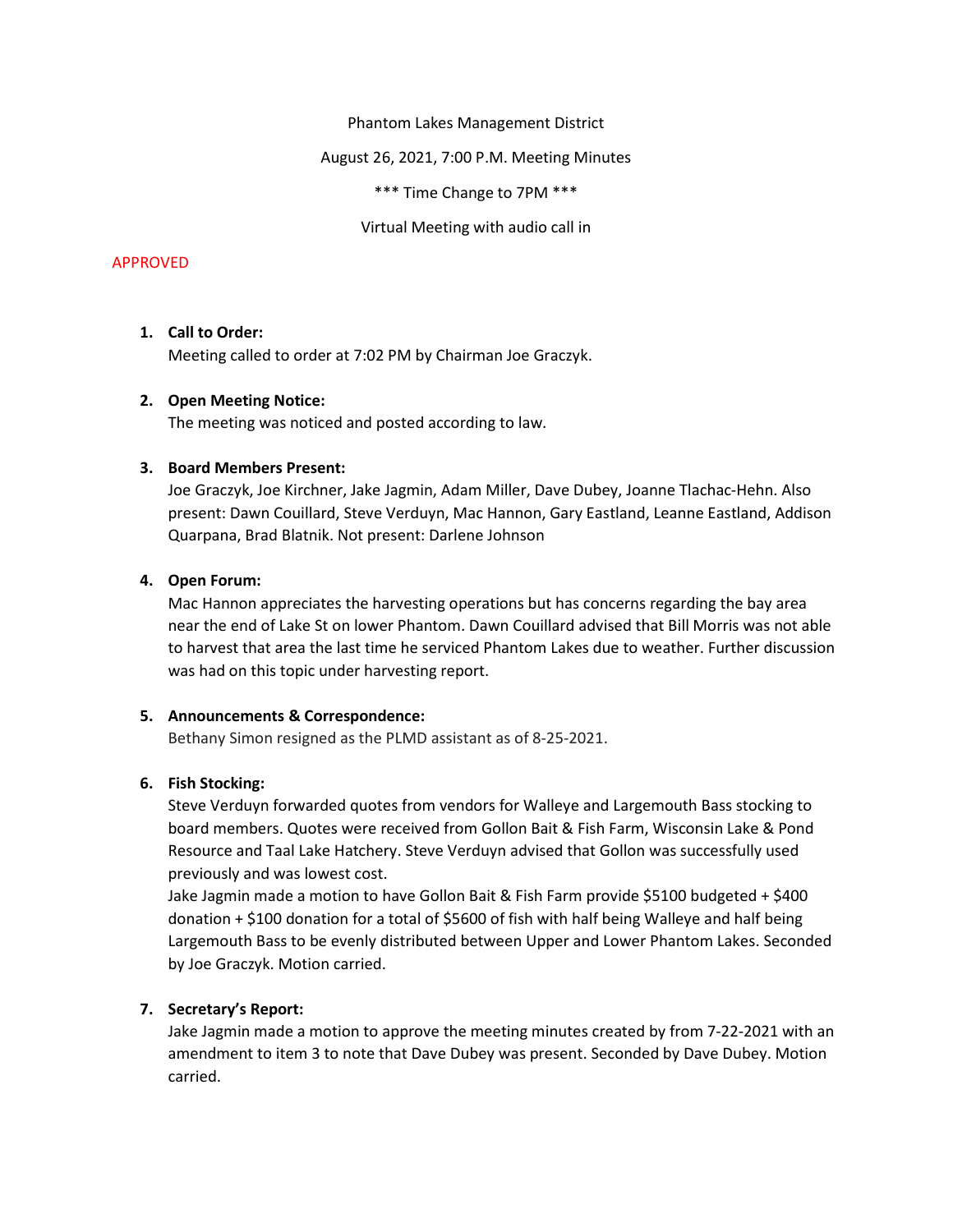## 8. Treasurer's Report:

Jake Jagmin made a motion to issue a check not to exceed \$400 to the "Post Master" for postage to deliver the annual newsletters to residents. Seconded by Joe Graczyk. Motion carried.

Joe Graczyk made a motion to approve the Treasurers report as presented and pay the bills. Seconded by Joanne Tlachac-Hehn. Motion carried.

# 9. Harvesting Report:

Harvesting Manager, Dawn Couillard, provided an update. Bill Morris was on the lake again August  $9<sup>th</sup>$ , 10<sup>th</sup> and 11<sup>th</sup> to harvest the shallow water areas with special equipment as permitted under the harvesting permit and as possible due to water depth and weather conditions. Dawn Couillard mentioned that a large willow tree fell near the harvesting truck during a windstorm; however, no PLMD property was damaged. Town DPW is in the process of cleaning up the downed tree.

Leanne Eastland is concerned that wild rice is spreading in lower Phantom Lake. Jake Jagmin advised that the DNR has previously said wild rice is an indicator of good water quality. PLMD plans to have our aquatic plant survey contractor study this issue and advise on our options in the future.

Joanne Tlachac-Hehn motioned to request Dawn Couillard contacts Bill Morris to harvest areas missed during the August  $9<sup>th</sup> - 11<sup>th</sup>$  shallow water harvesting with services not to exceed \$1500. Seconded by Joe Graczyk. Motion carried.

## 10. New Harvester:

Bids and equipment from Aquarius Systems and Inland Lake Harvesters were discussed. Inland Lake Harvesters was the low bid.

Brad Blatnik, Addison Quarpana and Dawn Couillard recommended PLMD pursue Aquarius equipment with an emphasis placed on superior service from this vendor.

Adam Miller, Joe Graczyk, Joanne Tlachac-Hehn, Jake Jagmin, Dave Dubey and Joe Kirchner recommended PLMD pursue Inland Lake Harvester equipment with an emphasis placed on lower price and superior build quality.

Joe Graczyk motioned to use costing for the Inland Lake Harvester in our proposed 2022 budget and the PLMD board will recommend a new 7ft harvester to be purchased from Inland Lake Harvesters during the annual meeting. Seconded by Joe Kirchner.

# 11. Assistant Role:

PLMD is looking for an assistant Treasurer/Secretary. Dawn Couillard may know someone who may be interested. Jake Jagmin to try to post job opening on the Clerks Network as recommended by Dave Dubey.

# 12. Lake Survey:

Joanne Tlachac-Hehn provided an update. She will submit the grant pre-application by 9-2-2021.

# 13. 2022 Budget: